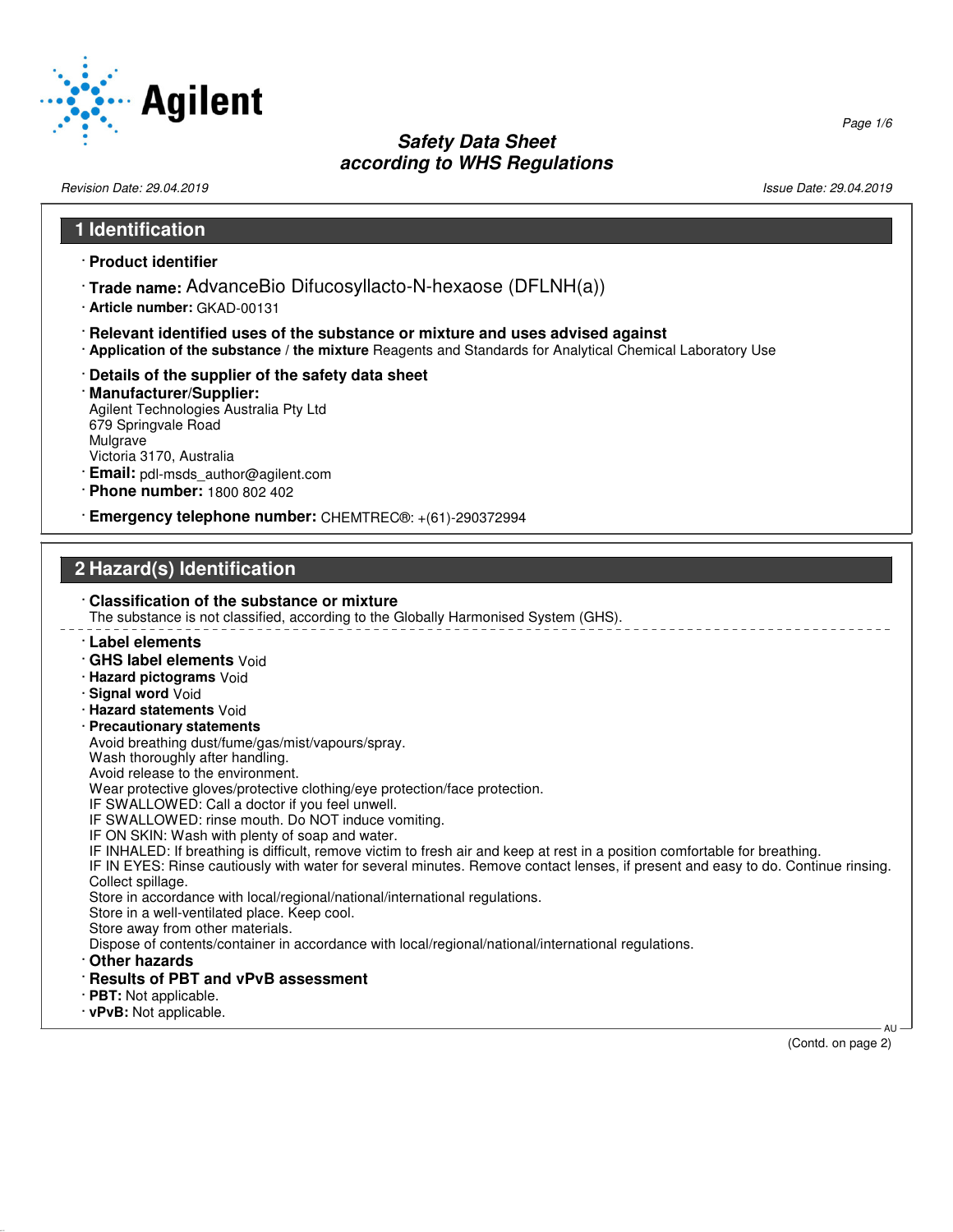Revision Date: 29.04.2019 Issue Date: 29.04.2019

#### **Trade name:** AdvanceBio Difucosyllacto-N-hexaose (DFLNH(a))

(Contd. of page 1)

# **3 Composition and Information on Ingredients**

· **Chemical characterisation: Substances**

· **CAS No. Description**

Glycans

# **4 First Aid Measures**

- · **Description of first aid measures**
- · **General information:** No special measures required.
- · **After inhalation:** Supply fresh air; consult doctor in case of complaints.
- · **After skin contact:** Generally the product does not irritate the skin.
- · **After eye contact:** Rinse opened eye for several minutes under running water.
- · **After swallowing:** If symptoms persist consult doctor.
- · **Information for doctor:**
- · **Most important symptoms and effects, both acute and delayed** No further relevant information available.
- · **Indication of any immediate medical attention and special treatment needed** No further relevant information available.

#### **5 Fire Fighting Measures**

- · **Extinguishing media**
- · **Suitable extinguishing agents:** Use fire extinguishing methods suitable to surrounding conditions.
- · **Special hazards arising from the substance or mixture** No further relevant information available.
- · **Advice for firefighters**
- · **Protective equipment:** No special measures required.

# **6 Accidental Release Measures**

- · **Personal precautions, protective equipment and emergency procedures** Wear protective gloves / eye protection / face protection.
- · **Environmental precautions:** Do not allow to enter sewers/ surface or ground water.
- · **Methods and material for containment and cleaning up:** Pick up mechanically.
- · **Reference to other sections**

See Section 7 for information on safe handling.

See Section 8 for information on personal protection equipment.

See Section 13 for disposal information.

# **7 Handling and Storage**

· **Handling:**

- · **Precautions for safe handling** Wear protective gloves / eye protection / face protection.
- · **Information about fire and explosion protection:** No special measures required.
- · **Conditions for safe storage, including any incompatibilities**
- · **Storage:**
- · **Requirements to be met by storerooms and receptacles:** No special requirements.
- · **Information about storage in one common storage facility:** Not required.

(Contd. on page 3)

AU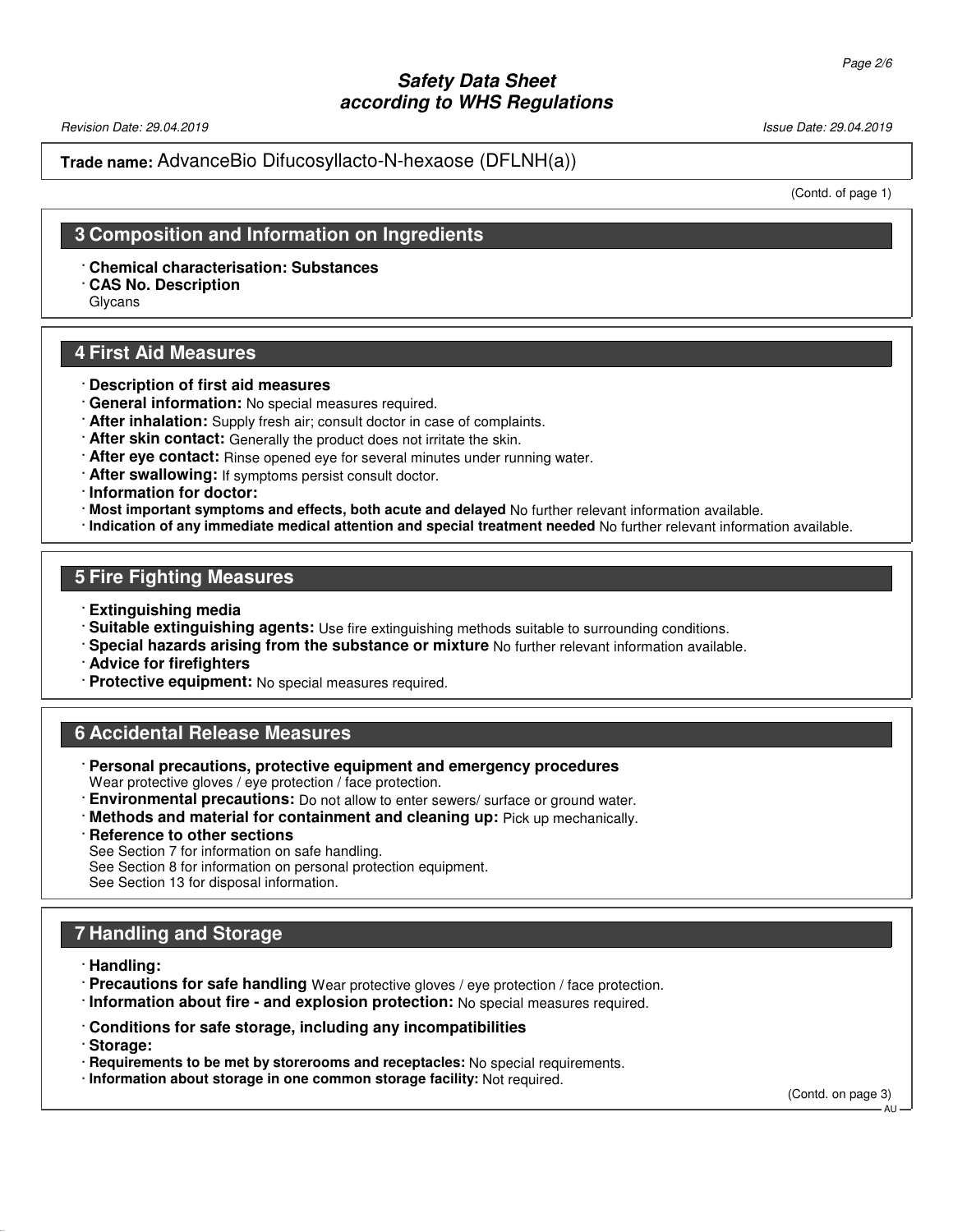Revision Date: 29.04.2019 Issue Date: 29.04.2019

**Trade name:** AdvanceBio Difucosyllacto-N-hexaose (DFLNH(a))

(Contd. of page 2)

· **Further information about storage conditions:** None.

· **Specific end use(s)** No further relevant information available.

#### **8 Exposure controls and personal protection**

· **Additional information about design of technical facilities:** No further data; see item 7.

#### · **Control parameters**

· **Ingredients with limit values that require monitoring at the workplace:** Not required.

· **Additional information:** The lists valid during the making were used as basis.

#### · **Exposure controls**

- · **Personal protective equipment:**
- · **General protective and hygienic measures:**

The usual precautionary measures are to be adhered to when handling chemicals.

· **Respiratory protection:** Not required.

#### · **Protection of hands:**

The glove material has to be impermeable and resistant to the product/ the substance/ the preparation.

Selection of the glove material on consideration of the penetration times, rates of diffusion and the degradation

· **Material of gloves**

The selection of the suitable gloves does not only depend on the material, but also on further marks of quality and varies from manufacturer to manufacturer.

· **Penetration time of glove material**

The exact break through time has to be found out by the manufacturer of the protective gloves and has to be observed.

· **Eye protection:** Wear eye protection / face protection.

| Information on basic physical and chemical properties<br><b>General Information</b><br>· Appearance:<br>Form:<br>Powder<br>Colour:<br>Beige<br>Characteristic<br>· Odour:<br>Odour threshold:<br>Not determined.<br>pH-value:<br>Not applicable.<br>Change in condition<br>Melting point/freezing point:<br>Undetermined.<br>Initial boiling point and boiling range:<br>Undetermined.<br>· Flash point:<br>Not applicable.<br>· Flammability (solid, gas):<br>Product is not flammable.<br>· Decomposition temperature:<br>Not determined.<br>· Auto-ignition temperature:<br>Not determined.<br><b>Explosive properties:</b><br>Product does not present an explosion hazard.<br><b>Explosion limits:</b> | 9 Physical and Chemical Properties |  |  |  |
|-------------------------------------------------------------------------------------------------------------------------------------------------------------------------------------------------------------------------------------------------------------------------------------------------------------------------------------------------------------------------------------------------------------------------------------------------------------------------------------------------------------------------------------------------------------------------------------------------------------------------------------------------------------------------------------------------------------|------------------------------------|--|--|--|
|                                                                                                                                                                                                                                                                                                                                                                                                                                                                                                                                                                                                                                                                                                             |                                    |  |  |  |
|                                                                                                                                                                                                                                                                                                                                                                                                                                                                                                                                                                                                                                                                                                             |                                    |  |  |  |
|                                                                                                                                                                                                                                                                                                                                                                                                                                                                                                                                                                                                                                                                                                             |                                    |  |  |  |
|                                                                                                                                                                                                                                                                                                                                                                                                                                                                                                                                                                                                                                                                                                             |                                    |  |  |  |
|                                                                                                                                                                                                                                                                                                                                                                                                                                                                                                                                                                                                                                                                                                             |                                    |  |  |  |
|                                                                                                                                                                                                                                                                                                                                                                                                                                                                                                                                                                                                                                                                                                             |                                    |  |  |  |
|                                                                                                                                                                                                                                                                                                                                                                                                                                                                                                                                                                                                                                                                                                             |                                    |  |  |  |
|                                                                                                                                                                                                                                                                                                                                                                                                                                                                                                                                                                                                                                                                                                             |                                    |  |  |  |
|                                                                                                                                                                                                                                                                                                                                                                                                                                                                                                                                                                                                                                                                                                             |                                    |  |  |  |
|                                                                                                                                                                                                                                                                                                                                                                                                                                                                                                                                                                                                                                                                                                             |                                    |  |  |  |
|                                                                                                                                                                                                                                                                                                                                                                                                                                                                                                                                                                                                                                                                                                             |                                    |  |  |  |
|                                                                                                                                                                                                                                                                                                                                                                                                                                                                                                                                                                                                                                                                                                             |                                    |  |  |  |
|                                                                                                                                                                                                                                                                                                                                                                                                                                                                                                                                                                                                                                                                                                             |                                    |  |  |  |
|                                                                                                                                                                                                                                                                                                                                                                                                                                                                                                                                                                                                                                                                                                             |                                    |  |  |  |
|                                                                                                                                                                                                                                                                                                                                                                                                                                                                                                                                                                                                                                                                                                             |                                    |  |  |  |
|                                                                                                                                                                                                                                                                                                                                                                                                                                                                                                                                                                                                                                                                                                             |                                    |  |  |  |
| Not determined.<br>Lower:                                                                                                                                                                                                                                                                                                                                                                                                                                                                                                                                                                                                                                                                                   |                                    |  |  |  |

(Contd. on page 4)

**AU**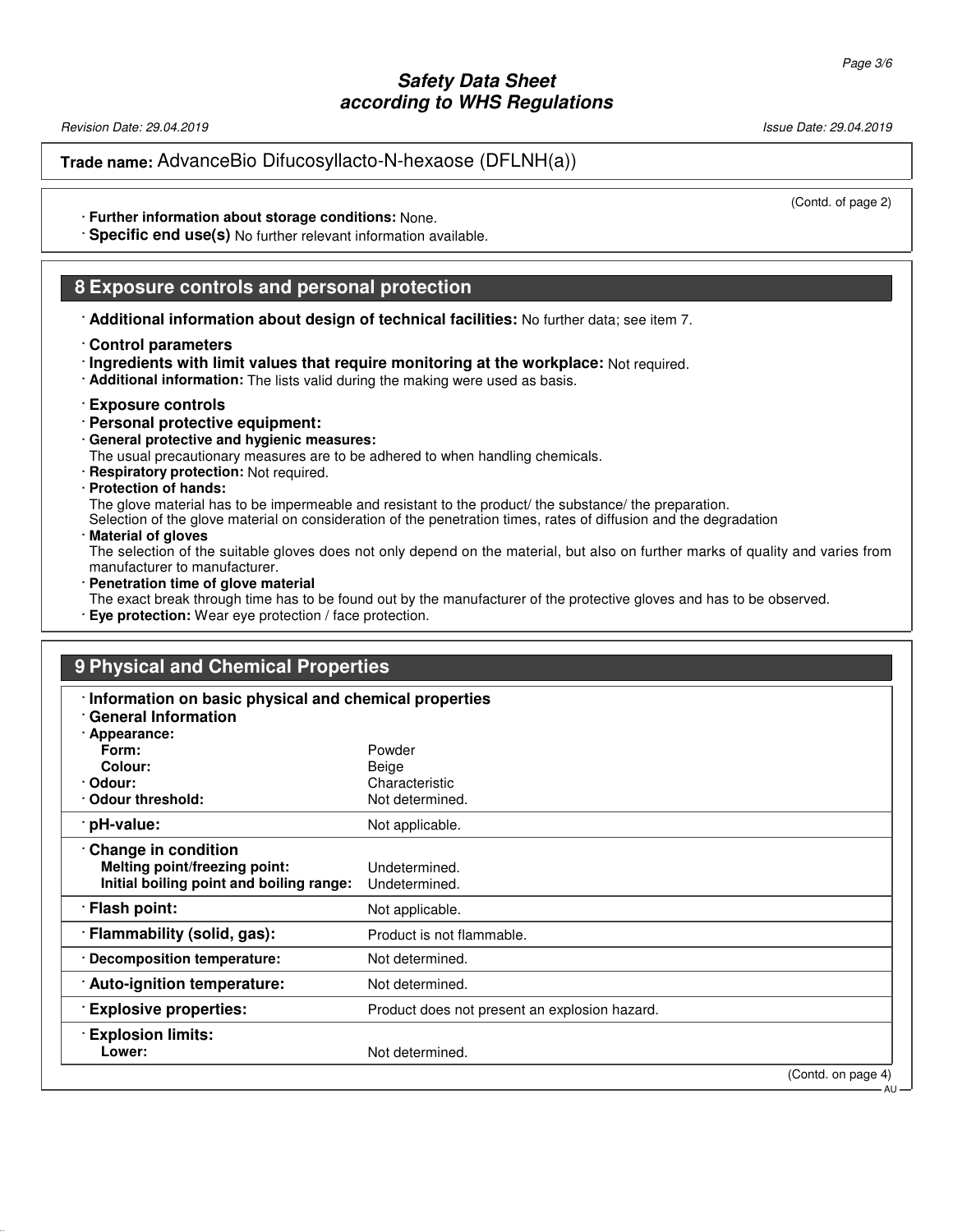Revision Date: 29.04.2019 Issue Date: 29.04.2019

# **Trade name:** AdvanceBio Difucosyllacto-N-hexaose (DFLNH(a))

|                                                           |                                            | (Contd. of page 3) |
|-----------------------------------------------------------|--------------------------------------------|--------------------|
| Upper:                                                    | Not determined.                            |                    |
| · Vapour pressure:                                        | Not applicable.                            |                    |
| · Density:                                                | Not determined.                            |                    |
| · Relative density                                        | Not determined.                            |                    |
| · Vapour density                                          | Not applicable.                            |                    |
| · Evaporation rate                                        | Not applicable.                            |                    |
| · Solubility in / Miscibility with                        |                                            |                    |
| water:                                                    | Soluble.                                   |                    |
| · Partition coefficient: n-octanol/water: Not determined. |                                            |                    |
| · Viscosity:                                              |                                            |                    |
| Dynamic:                                                  | Not applicable.                            |                    |
| Kinematic:                                                | Not applicable.                            |                    |
| Solids content:                                           | 100.0 $%$                                  |                    |
| Other information                                         | No further relevant information available. |                    |

# **10 Stability and Reactivity**

· **Reactivity** No further relevant information available.

- · **Chemical stability**
- · **Thermal decomposition / conditions to be avoided:** No decomposition if used according to specifications.
- · **Possibility of hazardous reactions** No dangerous reactions known.
- · **Conditions to avoid** No further relevant information available.
- · **Incompatible materials:** No further relevant information available.
- · **Hazardous decomposition products:** No dangerous decomposition products known.

#### **11 Toxicological Information**

- · **Information on toxicological effects**
- · **Acute toxicity**
- · **Primary irritant effect:**
- · **Skin corrosion/irritation** May be harmful in contact with skin.
- · **Serious eye damage/irritation** No irritating effect.
- · **Respiratory or skin sensitisation** No sensitising effects known.
- · **Additional toxicological information:** When used and handled according to specifications, the product does not have any harmful effects to our experience and the information provided to us.

The substance is not subject to classification according to the latest version of the EU lists.

# **12 Ecological Information**

#### · **Toxicity**

- · **Aquatic toxicity:** No further relevant information available.
- · **Persistence and degradability** No further relevant information available.
- · **Behaviour in environmental systems:**
- · **Bioaccumulative potential** No further relevant information available.

(Contd. on page 5)

AU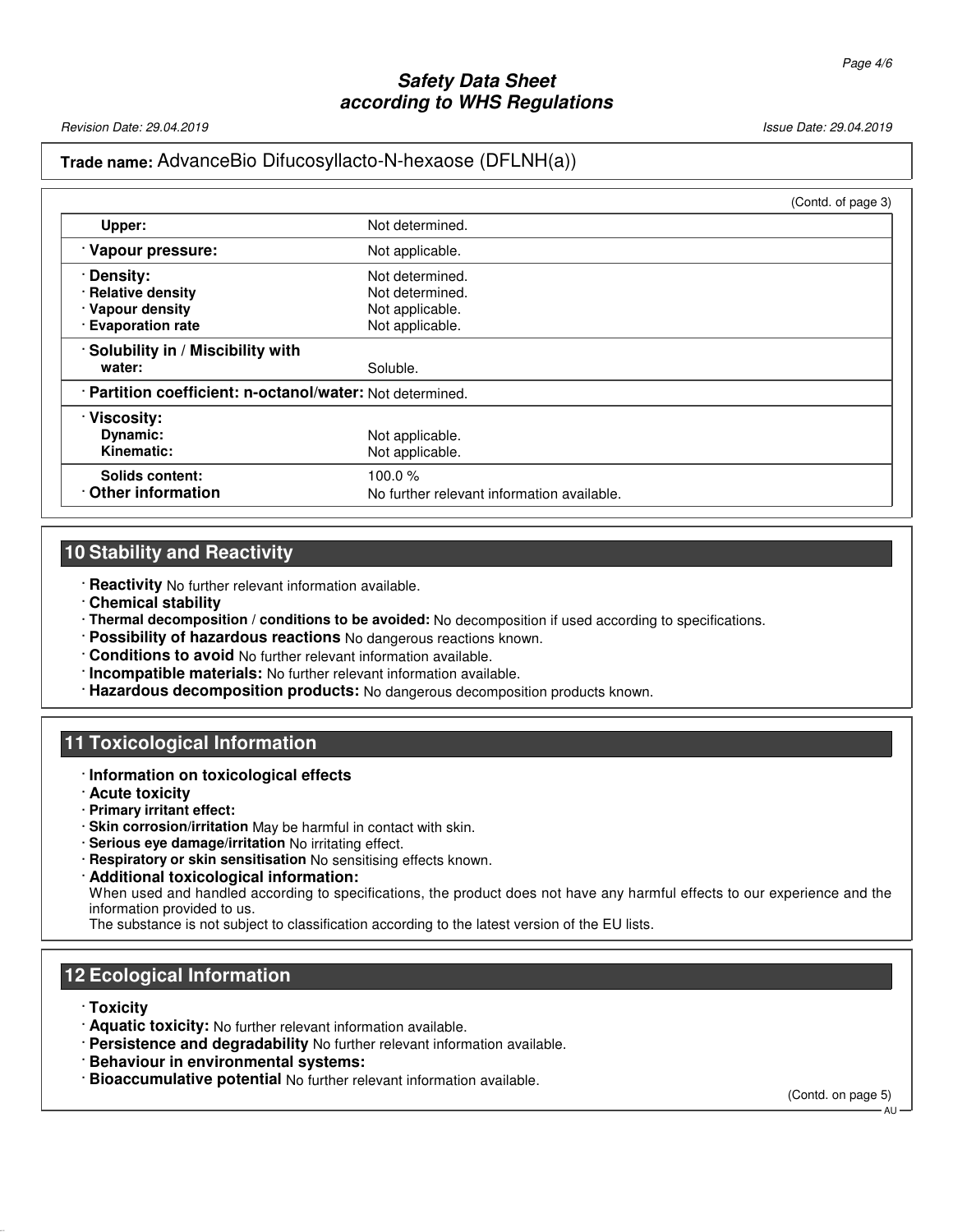Revision Date: 29.04.2019 Issue Date: 29.04.2019

#### **Trade name:** AdvanceBio Difucosyllacto-N-hexaose (DFLNH(a))

(Contd. of page 4)

- · **Mobility in soil** No further relevant information available.
- · **Additional ecological information:**
- · **General notes:**

Water hazard class 1 (German Regulation) (Self-assessment): slightly hazardous for water

Do not allow undiluted product or large quantities of it to reach ground water, water course or sewage system.

- · **Results of PBT and vPvB assessment**
- · **PBT:** Not applicable.
- · **vPvB:** Not applicable.
- · **Other adverse effects** No further relevant information available.

#### **13 Disposal considerations**

- · **Waste treatment methods**
- · **Recommendation** Dispose of contents/container in accordance with local/regional/national/international regulations.
- · **Uncleaned packaging:**
- · **Recommendation:** Disposal must be made according to official regulations.
- · **Recommended cleansing agents:** Water, if necessary together with cleansing agents.

# **14 Transport information** · **UN-Number ADG, ADN, IMDG, IATA** not regulated · **UN proper shipping name ADG, ADN, IMDG, IATA** not regulated · **Transport hazard class(es)** · **ADG, ADN, IMDG, IATA** · **Class** not regulated · **Packing group ADG, IMDG, IATA** not regulated · **Environmental hazards:** Not applicable. **Special precautions for user** Not applicable. · **Transport in bulk according to Annex II of Marpol and the IBC Code** Not applicable. · **UN "Model Regulation":** not regulated

# **15 Regulatory information**

· **Safety, health and environmental regulations/legislation specific for the substance or mixture**

· **Australian Inventory of Chemical Substances**

Substance is not listed.

· **Standard for the Uniform Scheduling of Medicines and Poisons**

Substance is not listed.

(Contd. on page 6)

AU